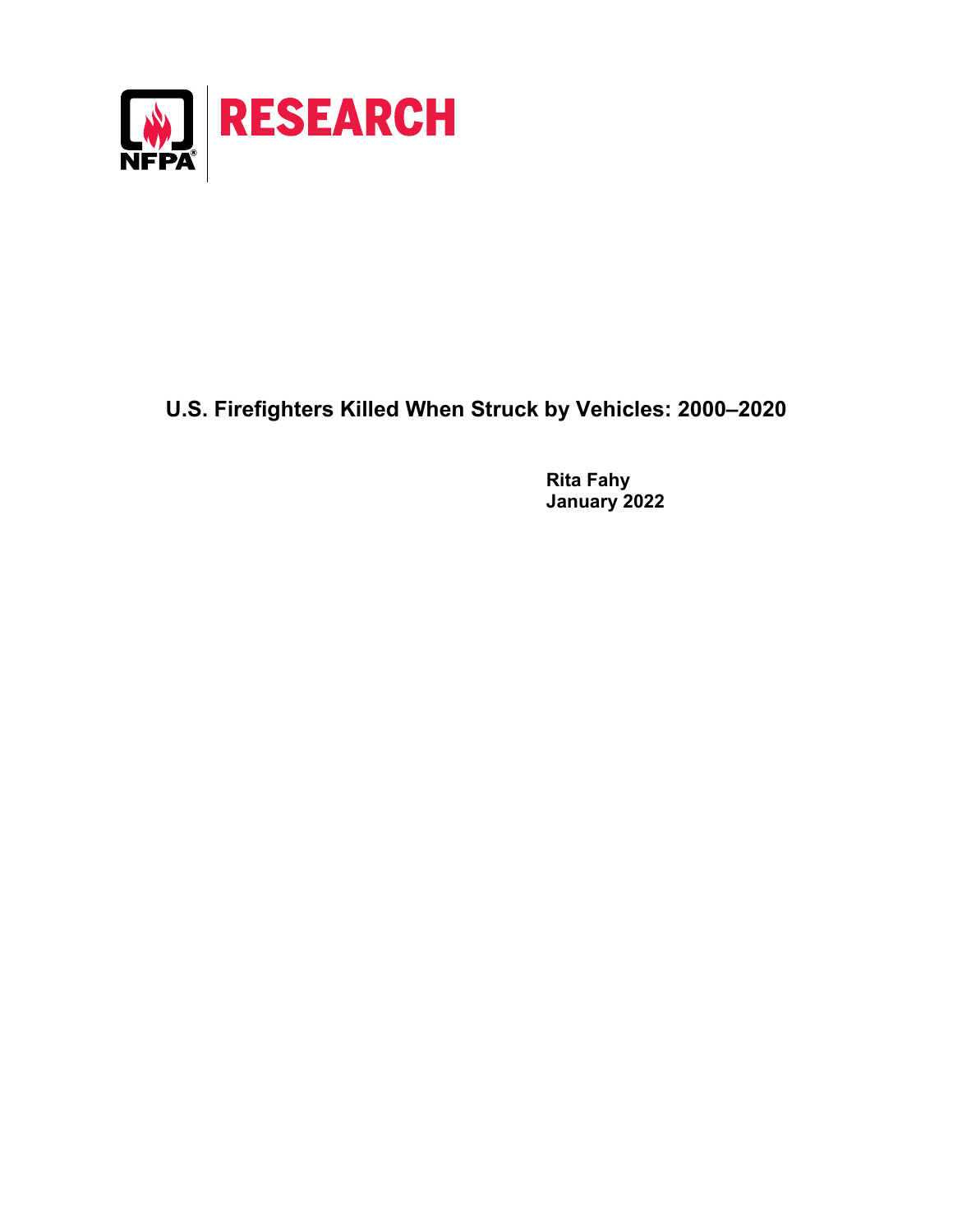|       |                | <b>Struck by</b>               | <b>Struck by</b>                   |
|-------|----------------|--------------------------------|------------------------------------|
| Year  | <b>Total</b>   | <b>Fire Department Vehicle</b> | <b>Non-Fire Department Vehicle</b> |
|       |                |                                |                                    |
| 2000  | 5              | $\mathbf{1}$                   | $\overline{4}$                     |
| 2001  | $\overline{4}$ | 1                              | $\overline{3}$                     |
| 2002  | $\overline{7}$ | $\overline{2}$                 | 5                                  |
| 2003  | 6              | 1                              | 5                                  |
| 2004  | 8              | 3                              | 5                                  |
| 2005  | 3              |                                | $\overline{c}$                     |
| 2006  | $\overline{3}$ | $\boldsymbol{0}$               | $\overline{3}$                     |
| 2007  |                | $\boldsymbol{0}$               | 1                                  |
| 2008  | $\overline{4}$ | $\boldsymbol{0}$               | $\overline{4}$                     |
| 2009  | 4              | $\overline{2}$                 | $\overline{2}$                     |
| 2010  | $\overline{4}$ | $\overline{2}$                 | $\overline{2}$                     |
| 2011  | 3              |                                | $\overline{c}$                     |
| 2012  | 3              |                                | $\overline{2}$                     |
| 2013  | 6              |                                | 5                                  |
| 2014  | 3              | $\boldsymbol{0}$               | $\overline{3}$                     |
| 2015  | $\overline{4}$ |                                | $\overline{3}$                     |
| 2016  | $\overline{2}$ |                                | 1                                  |
| 2017  | 10             |                                | 9                                  |
| 2018  | $\overline{4}$ | $\boldsymbol{0}$               | $\overline{4}$                     |
| 2019  | $\overline{4}$ | $\boldsymbol{0}$               | $\overline{4}$                     |
| 2020  | 1              | $\overline{0}$                 | 1                                  |
|       |                |                                |                                    |
| Total | 89             | 19                             | 70                                 |

## **U.S. Firefighters Killed When Struck by Vehicles by Year and Type of Duty, 2000–2020**

|                      |              | <b>Struck by</b>               | <b>Struck by</b>                   |
|----------------------|--------------|--------------------------------|------------------------------------|
| <b>Type of Duty</b>  | <b>Total</b> | <b>Fire Department Vehicle</b> | <b>Non-Fire Department Vehicle</b> |
|                      |              |                                |                                    |
| Fire ground          |              |                                |                                    |
| Responding/Returning | 14           |                                | 10                                 |
| Training             |              |                                |                                    |
| Non-fire emergency   | 48           |                                | 44                                 |
| Other                |              |                                |                                    |
|                      |              |                                |                                    |
| Total                | 89           | ۱Q                             | 70                                 |

Source: NFPA's Fire Incident Data Organization (FIDO)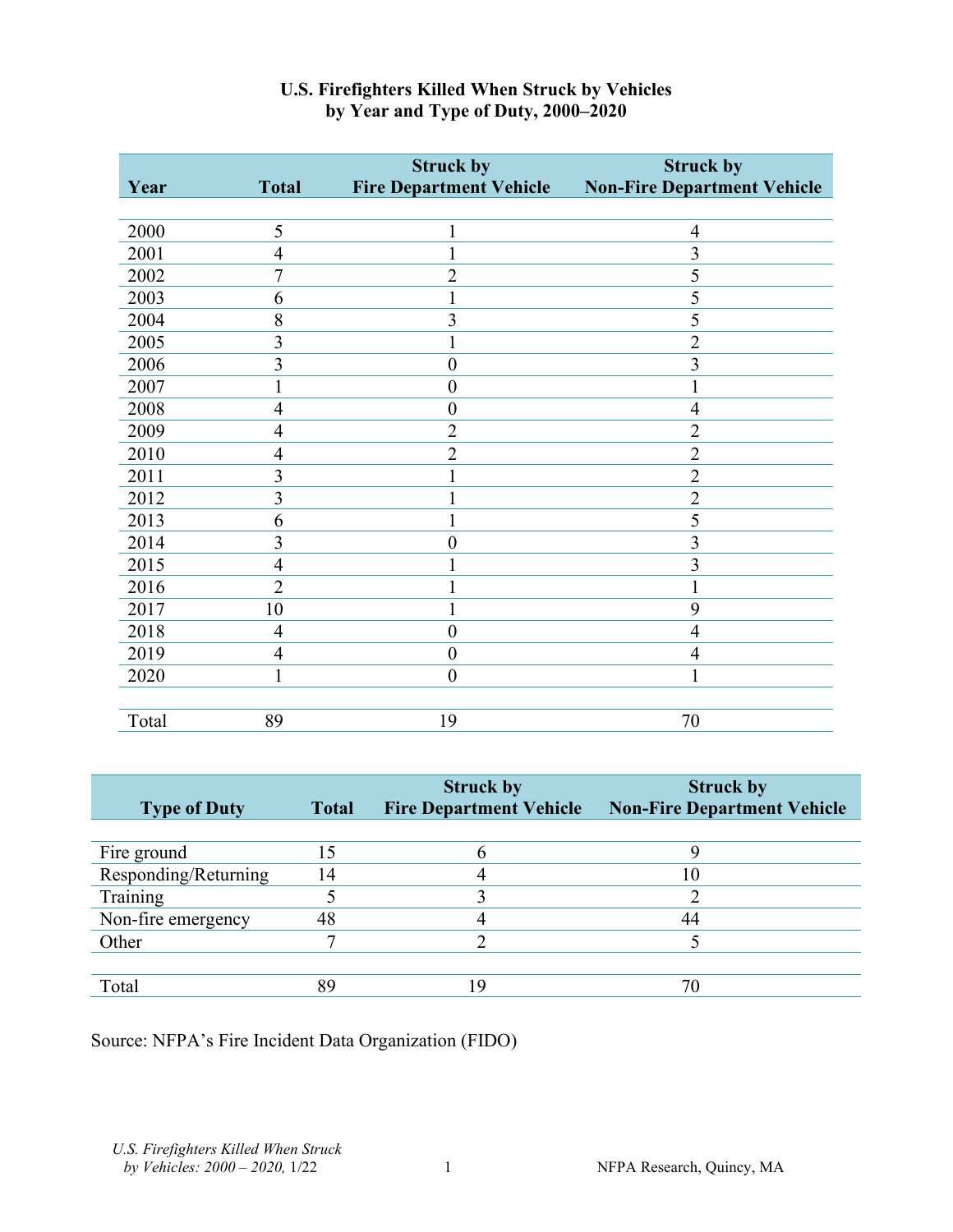## **Details on Incidents Where U.S. Firefighters Were Struck and Killed by Vehicles (excerpted from the annual NFPA firefighter fatality reports available at [www.nfpa.org\)](http://www.nfpa.org/)**

**2000** - Five firefighters were struck by vehicles and killed. In three separate incidents, firefighters were struck while working at the scenes of motor vehicle crashes. One of the three was crossing a highway to reach the crash victim when he was struck by a passing vehicle. Another was directing traffic around the crash vehicle when he was struck. The third was struck by a drunk driver who ignored the flashing lights of the assembled emergency vehicles and drove over the flares, striking the firefighter. One of the five victims was run over by a fire department vehicle at a training session. Excessive speed and horseplay were cited in that incident. And finally, a firefighter working on a broken down apparatus was fatally killed while crossing a highway to bring jumper cables back to the disabled vehicle.

**2001** - Four firefighters were struck by vehicles and killed. Three of the victims were directing traffic when they were struck. The first of the three was struck by a vehicle that slid on the icy road on a snowy evening. The victim was wearing dark street clothes with no reflective material. No flares, cones or signs were posted to warn drivers. In the second incident, the victim was struck by a drunk driver who did not see him. The victim was wearing an orange vest, yellow helmet and using a flashlight. In the third incident, the victim was directing traffic in front of the station for apparatus returning from a fire when he was struck by a passing vehicle. He was using an orange-coned flashlight, but there was no information given on whether he was wearing reflective clothing. And finally, the fourth firefighter who was fatally struck was guiding the driver of an engine that was backing down a bridge after a response for a motor vehicle crash. The victim slipped and fell under the wheels of the truck.

**2002** - Seven firefighters were struck by vehicles and killed. One firefighter, who was not wearing any reflective clothing and had no emergency lights on his personal vehicle, was struck by a passing vehicle while he tended to an injured person at a motor vehicle crash on an interstate highway in the rain. Two other firefighters were killed while working at the scenes of a motor vehicle crash or fire -- the first when another responding apparatus lost its brakes as he inadvertently stepped into its path and the other when a vehicle that was slowing down as it passed the scene of a car fire was rearended, sending it into the fire scene and striking the victim and four other emergency responders. An apprentice firefighter responding to an emergency call on his bike drove into a T-intersection without stopping and was struck and killed by a passing vehicle. Two firefighters were killed at training exercises. In one of the two incidents, firefighters were practicing the extinguishment of aircraft fires when fire department apparatus that had been in pump gear apparently slipped into another gear and moved forward, running over two firefighters, one of whom died as a result of his injuries. In the other training exercise, a driver who was under the influence of prescription drugs and alcohol drove around traffic cones and struck a firefighter who was rolling hose at the side of a street. And finally, a firefighter fighting a grass fire along a highway fell from the front platform of a brush firefighting unit when it was struck by a passing vehicle. He was then run over by the brush unit. There was no safety strap or harness on the front of the brush unit and the road had not been closed to traffic in spite of heavy smoke obscuring visibility.

**2003** - Six firefighters were struck by vehicles and killed. One firefighter was struck by a speeding driver who swerved around barriers at the site of a hazmat spill. Another firefighter arriving at the scene of a motor vehicle crash stepped onto the highway into the path of an oncoming tractor trailer. The driver of the truck had no time to react. The victim had left his reflective safety vest in his vehicle. A firefighter directing traffic in heavy fog was struck by a vehicle. He was wearing his safety vest; no other details were reported. A firefighter rolling hose at the station with another firefighter after an incident was run over by a fire truck that was backing into the station, in spite of the operating backup lights and alarm. A firefighter replacing road barriers at a construction site was struck by a passing vehicle that failed to negotiate the detour. And a firefighter returning from a training exercise got out of his vehicle to retrieve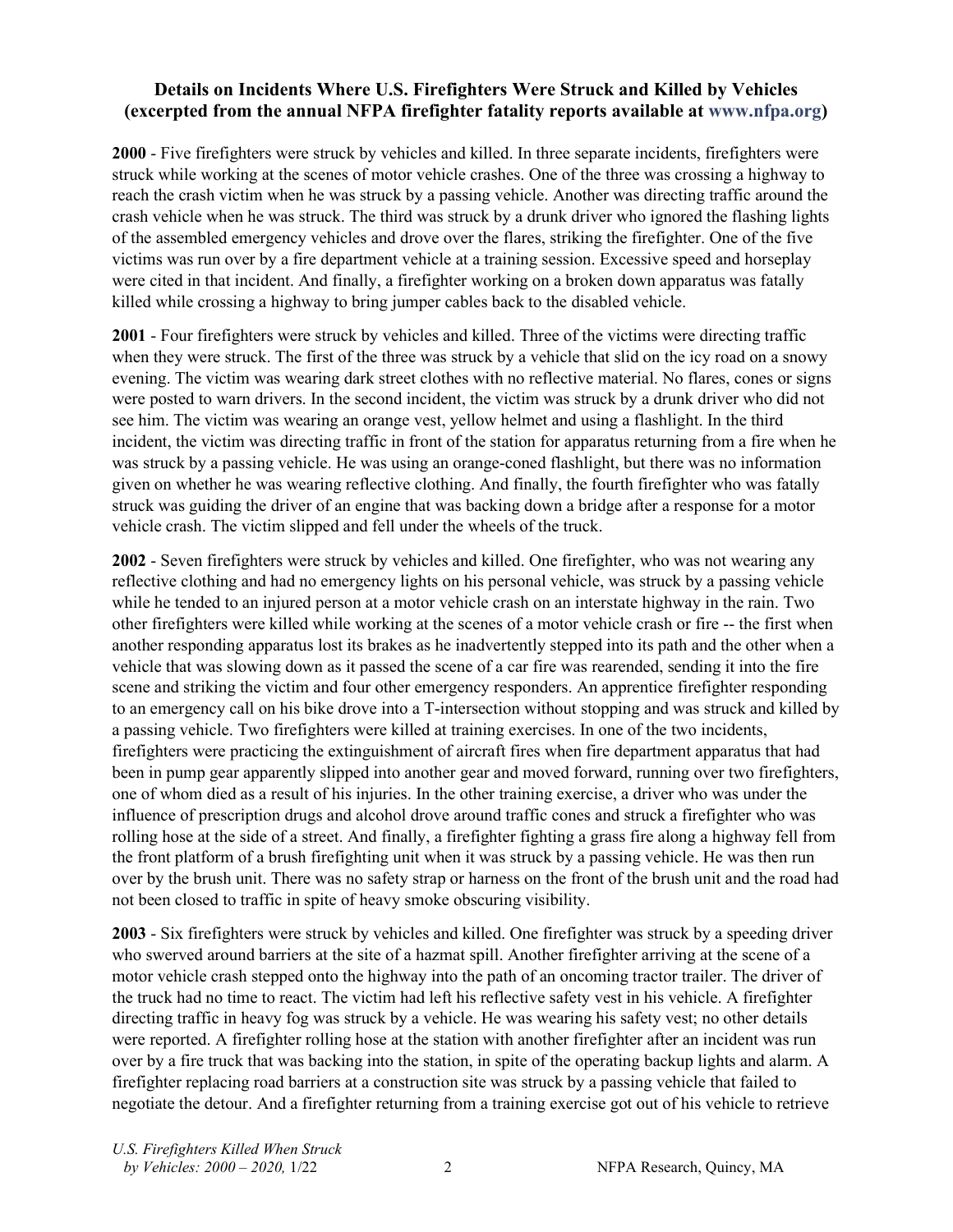an object that fell from the truck and stepped into the other travel lane and was struck by a passing vehicle. He was not wearing a safety vest.

**2004** - Eight firefighters were struck by vehicles and killed. Two of the eight were killed by backing apparatus. The first of the two was standing on the tailboard, acting as tailboard safety member, when she fell or stepped off the slow-moving vehicle and was run over. The other firefighter was standing behind a new piece of apparatus after a training session when the driver, thinking he had gone into the station, began to back up and struck him. In separate incidents, three firefighters working at incident scenes were struck and killed by passing vehicles. In the first of the three incidents, the victim was directing traffic at a crash scene on a highway when a motorist changed lanes to avoid hitting a slowing vehicle, and struck him. The victim was standing in the right lane, holding a flashlight and stop/slow sign and wearing an orange mesh safety vest. In the second incident, a firefighter was struck on a highway at the scene of a fire involving an abandoned van. The responding engine was parked in front of the burning vehicle. In neither of these two cases were details available on if, or how, traffic around the incident scene was controlled. The third victim was helping a fire truck back up at a crash scene when he was struck by a passing vehicle. There were no other details available on that incident at this time. While assisting at a portable water tank at a fire scene, a firefighter was pinned between two fire apparatus when the driver of one vehicle inadvertently released the emergency vehicle and it rolled back into the other. A firefighter returning from duty on a wildland fire was struck and killed by a semi-trailer truck while crossing an interstate near his motel late in the evening. A firefighter working on the fire/rescue crew at a speedway was killed by a race car while retrieving debris from the track. The sun's glare was cited as a factor in that incident.

**2005** - Three firefighters were struck by vehicles and killed. The first was directing traffic at a chemical spill at a high school when he was struck by a drunk driver. He was wearing his reflective safety vest and using a flashlight when he was struck. The other two firefighters were struck by driverless vehicles. The first was working as a safety officer at a racetrack. He was run over on the track by a service vehicle that he was trying to stop as it was rolling backwards toward a crowd of spectators. (A crash had occurred moments before on the track, and the driver of the service vehicle had left his vehicle's engine running while he spoke to one of the race drivers stopped on the track. The race car driver backed into the service vehicle while trying to get out of its way, causing it to begin rolling.) The other firefighter, who was driving a vehicle shuttling water to the scene of a structure fire, had arrived with his fourth load of water. When he got out of his truck to wait to unload the water tank, the truck rolled forward into a ditch, pinning him underneath.

**2006** - Three firefighters were struck by vehicles and killed. In the first incident, the victim had responded to a pre-dawn multi-car crash that occurred when moisture on the highway froze suddenly. Vehicles traveling 65-70 mph on the highway could not see the pileup until they came around a curve in the road. The driver of the truck that struck the firefighter was trying to avoid another vehicle in front of him, and slid sideways across all traffic lanes. The victim, who was wearing personal protective equipment, lost her helmet when she was struck and suffered fatal head injuries. At the time of the fatal crash, a police officer was trying to place flares along the roadway to warn oncoming traffic. In the second incident, the victim was spray painting markings on a highway to indicate the location of hydrants. He stopped his brush truck in the passing lane of the roadway, leaving the hazard lights operating, and worked in front of the truck. A vehicle approaching at close to the speed limit in the same lane rear-ended the truck, which crushed the firefighter. In the third incident, a firefighter was struck by a vehicle backing out of a space in the parking lot of a bank while he was headed to deposit the fire department's bingo money. Careless driving and deficiencies in the vehicle's braking system were cited as factors in the incident.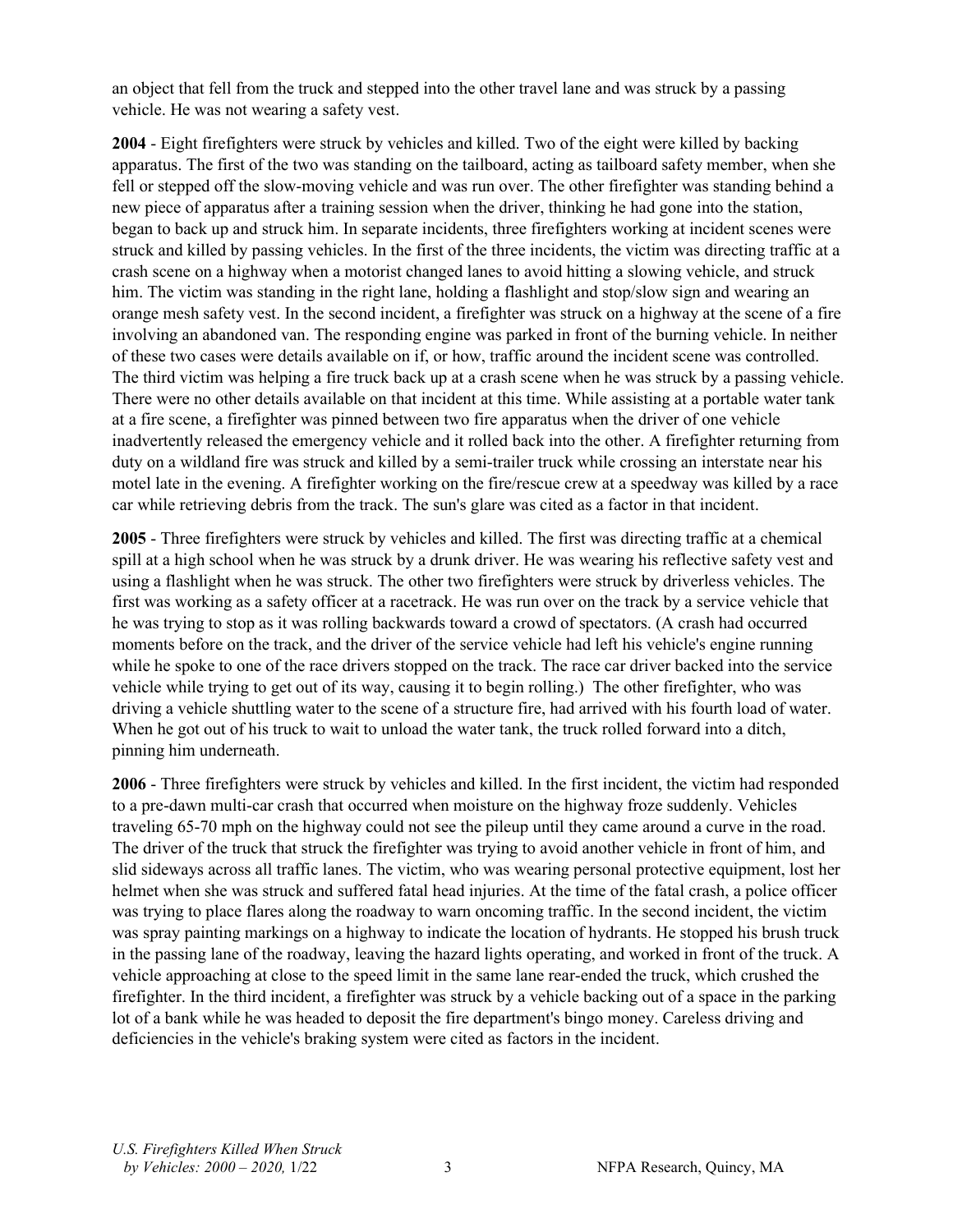**2007** - One firefighter was struck by a vehicle and killed. He was at the scene of a vehicle fire shortly after 4:00 am, loading hose back onto fire apparatus in the right-hand lane on an interstate highway when he was struck by a bus traveling approximately 65 mph. The driver of the bus had not noticed the emergency lights of fire apparatus parked on the shoulder and in the right-hand travel lane or traffic cones set up near the fire scene, and was traveling in the right-hand lane. When he belatedly tried to change lanes, he sideswiped the first apparatus and struck the firefighter. The fire department had declined traffic control on the highway during their operations at the vehicle fire because there was no traffic on the road.

**2008** - Four firefighters were struck by vehicles while assisting at crash scenes. Weather was a factor in one of the incidents, where an oncoming vehicle skidded on ice, striking and killing the firefighter and her patient. In two of the cases, the drivers of oncoming vehicles were not able to see the crash scenes -- in one case due to smoke and fog on the road and in the other because of the position of the wreck on one side of the road, and emergency lights on a vehicle on the opposite side of the road. There were no details provided in the fourth case.

**2009** - Four firefighters were struck by vehicles.

- A firefighter was run over at a fire scene as he guided a pumper that was backing up. The area was well-lit and the victim was wearing turnout gear with reflective trim and lettering. The driver, who had been maintaining eye contact with the victim, may have been momentarily distracted by a passing vehicle. The victim might not have realized how close he was to the vehicle and might have lost his footing.
- In rain and poor visibility, a firefighter wearing a safety vest while clearing a tree from a roadway was struck by a car that came around a curve over a rise of a hill. The driver saw the headlights, flashers and yellow light on the firefighter's vehicle and slowed down but never saw the victim.
- A firefighter working at the scene of a motor vehicle crash collapsed for an unknown reason and was run over by a fire department apparatus that was backing up. No other details were reported.
- In the fourth incident, as a firefighter was assisting the victim of a crash, a truck crested the hill and could not stop on the ice, went off the road and struck him.

**2010** - Four firefighters were struck by vehicles.

- A firefighter who was directing traffic at the scene of a motor vehicle crash was struck by a vehicle whose driver drove over traffic cones that had been set out to close the road. A flare had been placed near the cones. The victim was wearing coveralls with some reflective material and a high-visibility hat, and was using a flashlight with a traffic wand. However, he had his back to oncoming traffic and had positioned his vehicle, with emergency lights operating, beyond the point where the road was closed. Factors in the death included no advance warning to drivers, inconspicuousness of the victim and careless driving.
- A firefighter operating at a grass fire on a highway median was struck by a vehicle after it was involved in a crash and slid between the parked apparatus and the guardrail.
- While a vehicle was being repaired at the fire station, a firefighter standing between the vehicle and a wall was struck when the vehicle unexpectedly lurched forward.
- A fire chief was struck and crushed between two apparatus when one of the vehicles was backing into a narrow space in the fire station. Factors in the incident included inadequate policies for backing apparatus (e.g., no spotter was used, visual contact was not maintained), inadequate space for the number of apparatus and no backup warning system.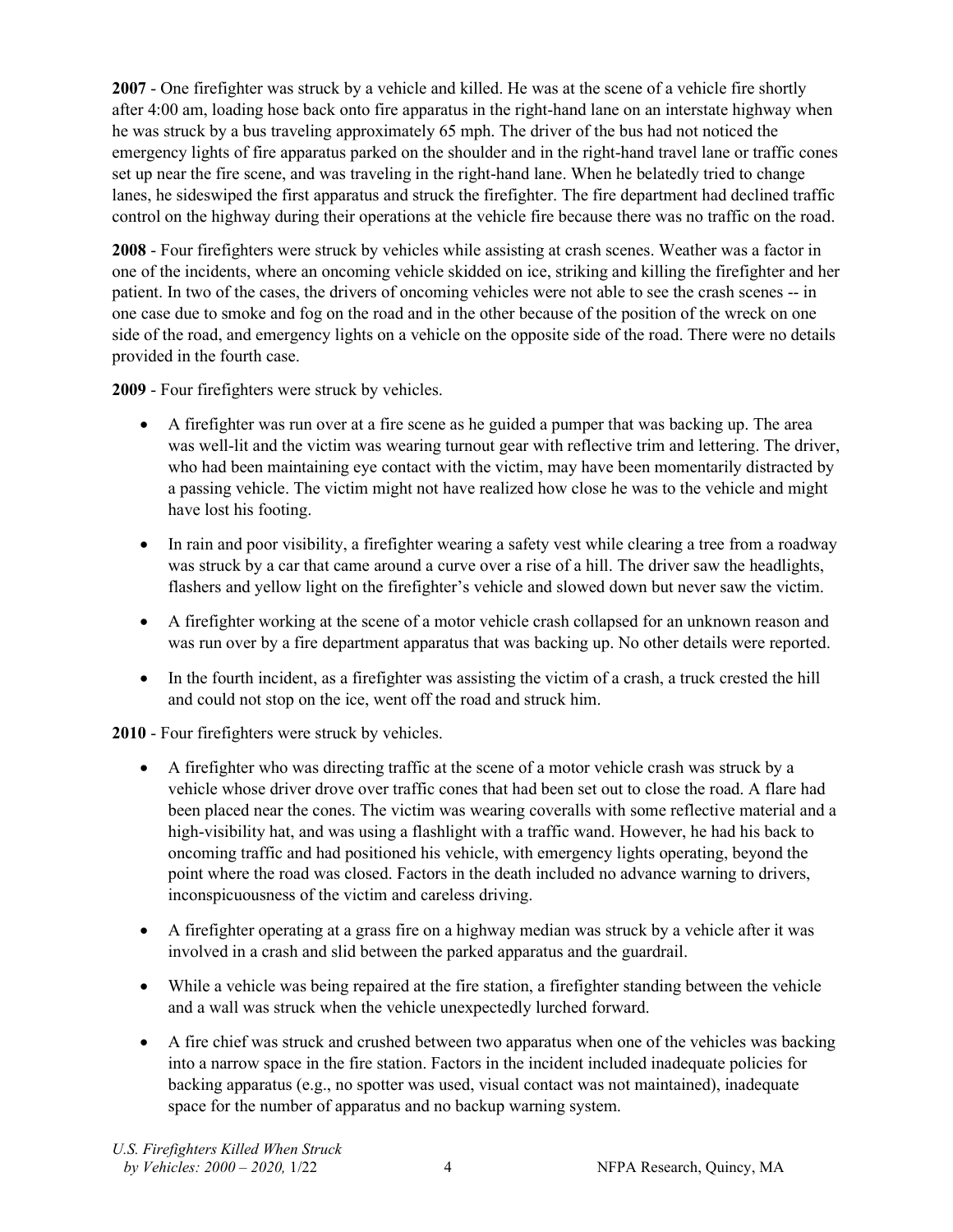**2011** - Three firefighters were struck by vehicles.

- A firefighter was struck by an emergency vehicle in heavy smoke conditions when he was trying to escape a fast-moving wildland fire. The victim and other firefighters were trying to escape in their vehicles when they found they were blocked in at a closed gate and fence. He and others then tried to escape on foot when he was struck.
- A firefighter directing traffic at a motor vehicle crash on a highway was struck while trying to keep the left-hand lane closed to traffic. A driver came over the hill, tried to maneuver around slowed traffic and struck the victim, who was wearing personal protective equipment and a reflective vest. Speed and alcohol were not factors in the incident.
- Another firefighter was directing traffic at the scene of a motor vehicle crash when she was struck by a driver who never saw her standing in the middle of the intersection. The victim had come upon the crash while on her way to work, and was wearing an orange vest that she borrowed from another driver. Although she left her flashers and headlights on, her clothing was dark, she did not have a flashlight and conditions were still dark.

**2012** - Three firefighters were struck and killed by vehicles.

- One of the three had stepped out of the responding apparatus, walked behind it as it was being repositioned and was struck by the apparatus.
- Another firefighter was operating at a motor vehicle crash on an icy highway when a passing vehicle lost control and struck him.
- The third victim was killed at the scene of a motor vehicle crash when another driver deliberately struck him and two other emergency responders. The victim was wearing a high-visibility vest, was standing close to traffic and was not protected by the positioning of the emergency apparatus.

**2013** - Six firefighters were struck and killed by vehicles. Four were working at the scenes of motor vehicle crashes and two were operating at fires.

- One firefighter was operating at a motor vehicle crash on an icy highway when a passing tractortrailer lost control and struck him. Actions of the driver, the weather, inadequate protection of the highway work area and inadequate traffic management were cited as factors in the death.
- A drunk driver struck a firefighter while he was directing traffic at a crash scene on a highway.
- A firefighter was struck at a crash scene by a passing vehicle as he was putting on his personal protective equipment.
- A firefighter directing traffic 100 feet (30 meters) from a crash scene was struck from behind. He was wearing a safety vest.
- Smoke obscured visibility at the scene of a prescribed burn as a firefighter stepped out of his vehicle. He was struck by a passing vehicle. The victim was not wearing a high-visibility retroreflective vest at the time and the travel lane was not protected.
- A firefighter was retrieving his gear from the back of his rescue vehicle at a fire scene when he became pinned against the vehicle by another apparatus that was backing up. Inattention, lack of situational awareness, vehicle placement and lack of a backer guiding the apparatus were cited as factors in the incident.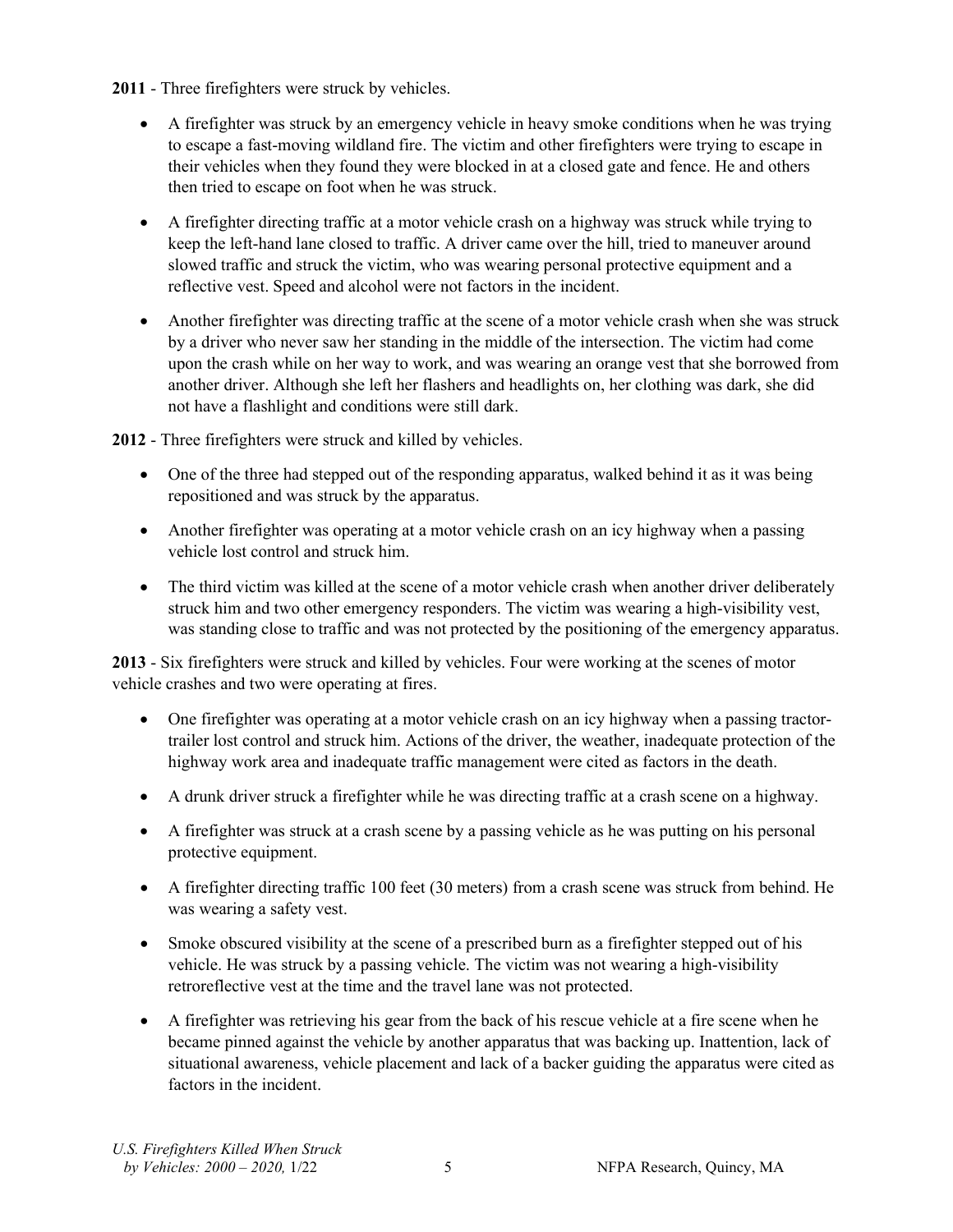**2014** - Three firefighters were struck and killed by vehicles.

- One firefighter was checking on victims at a motor vehicle crash on an icy highway overpass when a passing vehicle lost control and struck him, causing him to fall more than 50 feet (15 meters) to the roadway below. Actions of the driver, the weather, inadequate protection of the highway work area and inadequate traffic management were cited as factors in the death.
- A firefighter was struck on a highway at the scene of a motor vehicle fire by a passing tractortrailer truck. The emergency lights of the fire apparatus were operating at the time, but no other details about the incident were available.
- A firefighter searching along railroad tracks for a missing person was struck by one of two trains that passed simultaneously.

**2015 -** Five other firefighters were struck and killed by vehicles.

- A firefighter was participating in a charity fundraiser in an intersection when a driver who was annoyed by the slowed traffic deliberately struck him with his vehicle.
- One firefighter was directing traffic at the scene of a motor vehicle crash within a safe zone that was established using fire apparatus and police vehicles when he was struck by a drunk driver who drove into the safe zone.
- At another motor vehicle crash, a firefighter was killed on a highway by a driver who swerved to avoid hitting a parked fire truck and struck the victim.
- A firefighter, wearing a fire police vest, was directing traffic at a fire station while department vehicles were responding to a call when he was hit by a driver who did not see him. Solar glare was cited as a factor in the incident.
- In violation of fire department policy, a firefighter rode on the back step of an engine while it was driven to a helicopter landing site during a medical aid call. The driver was not aware that the firefighter was on the back step. The victim slipped or fell on dismounting and was crushed when the driver reversed the vehicle to put it in position.

**2016** - Two firefighters were struck and killed by vehicles.

- A firefighter was guiding the driver of a tanker as he backed into the station when the driver lost sight of the firefighter and ran him over.
- The other firefighter was working at the scene of a motor vehicle crash on an interstate highway when a bus crashed into the scene. The responding firefighters had used one of the apparatus to block the right lane, but the bus driver clipped the truck and hit other vehicles at the scene, and then struck three firefighters, knocking them over the guardrail and into water below, killing one and injuring the other two.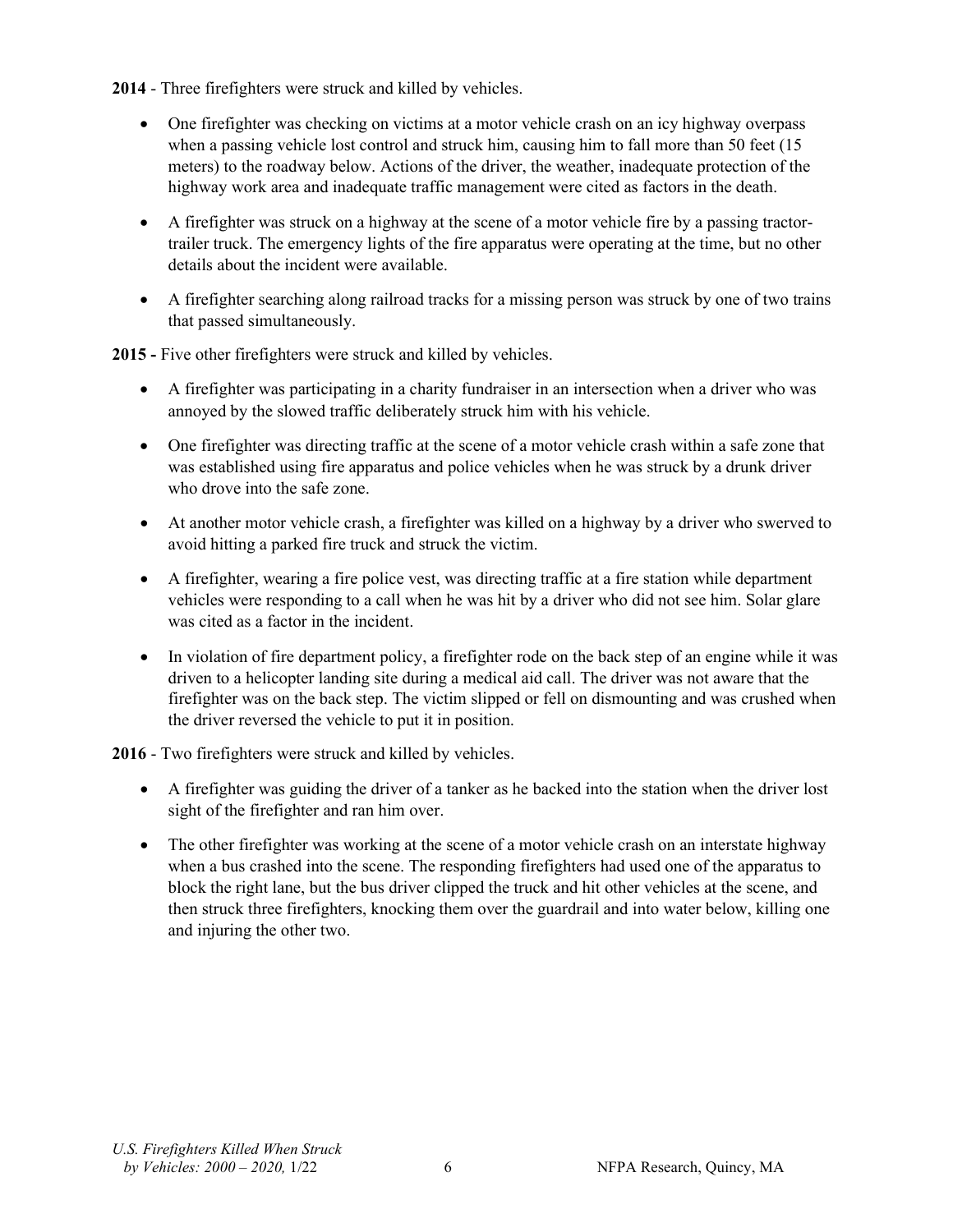**2017** – Ten firefighters were struck and killed by vehicles.

- Five of the firefighters were at the scene of motor vehicle crashes.
	- $\circ$  A firefighter directing traffic on a dark road at the scene of a motor vehicle crash was struck by a driver who did not see him until it was too late to avoid him.
	- o A firefighter guiding an engine that was backing along the road at the scene of a crash was struck by the engine. It was not clear if he tripped or fell beneath the vehicle.
	- $\circ$  A firefighter who was returning to his vehicle after operating at a crash scene was killed by a vehicle that lost control while traveling at a high rate of speed on a dark, wet, slippery road.
	- o A firefighter reportedly walking down the middle of the road after finishing up at a scene was stuck by a passing vehicle. The driver was not cited.
	- o A firefighter retrieving his gear from his vehicle was struck by another responding firefighter who was intoxicated.
- Three of the firefighters fatally struck by vehicles were at the scene of downed wires.
	- Two firefighters were killed in one incident when they, and another firefighter, were standing off the road but were struck by a vehicle that veered off the main road. The driver was intoxicated.
	- o In the other incident involving downed wires, the victim was standing in front of a parked fire department vehicle that was struck in a chain reaction crash when a driver failed to stop for another vehicle that had slowed at the scene.
- During a pre-dawn check of flooding conditions, a firefighter was struck and killed by a passing driver traveling at a high rate of speed.
- At the scene of a downed tree, a firefighter was killed when a driver struck his vehicle which then struck a brush truck that pinned the firefighter underneath. All emergency vehicles at the scene had lights operating and the victim was wearing appropriate reflective clothing. The driver was cited for impaired and reckless driving.

**2018** - Four firefighters were killed when struck by vehicles while operating at crash scenes.

- One firefighter had just arrived at a highway crash scene when a tractor trailer rear-ended his fire apparatus which then struck the victim and two other firefighters who were standing in front of it. Another firefighter in the truck suffered minor injuries. All emergency lights on the apparatus reportedly were operating and firefighters followed all standard operating procedures.
- A firefighter who had responded to a crash on an icy highway was struck by a second vehicle whose driver lost control and crashed into the scene, pinning the victim under a vehicle.
- The third victim was directing traffic at a crash scene on a highway on-ramp when he was struck by a passing vehicle. No other details are available.
- The fourth firefighter was struck by a passing dump truck while directing traffic at a crash scene and died of his injuries one year later.